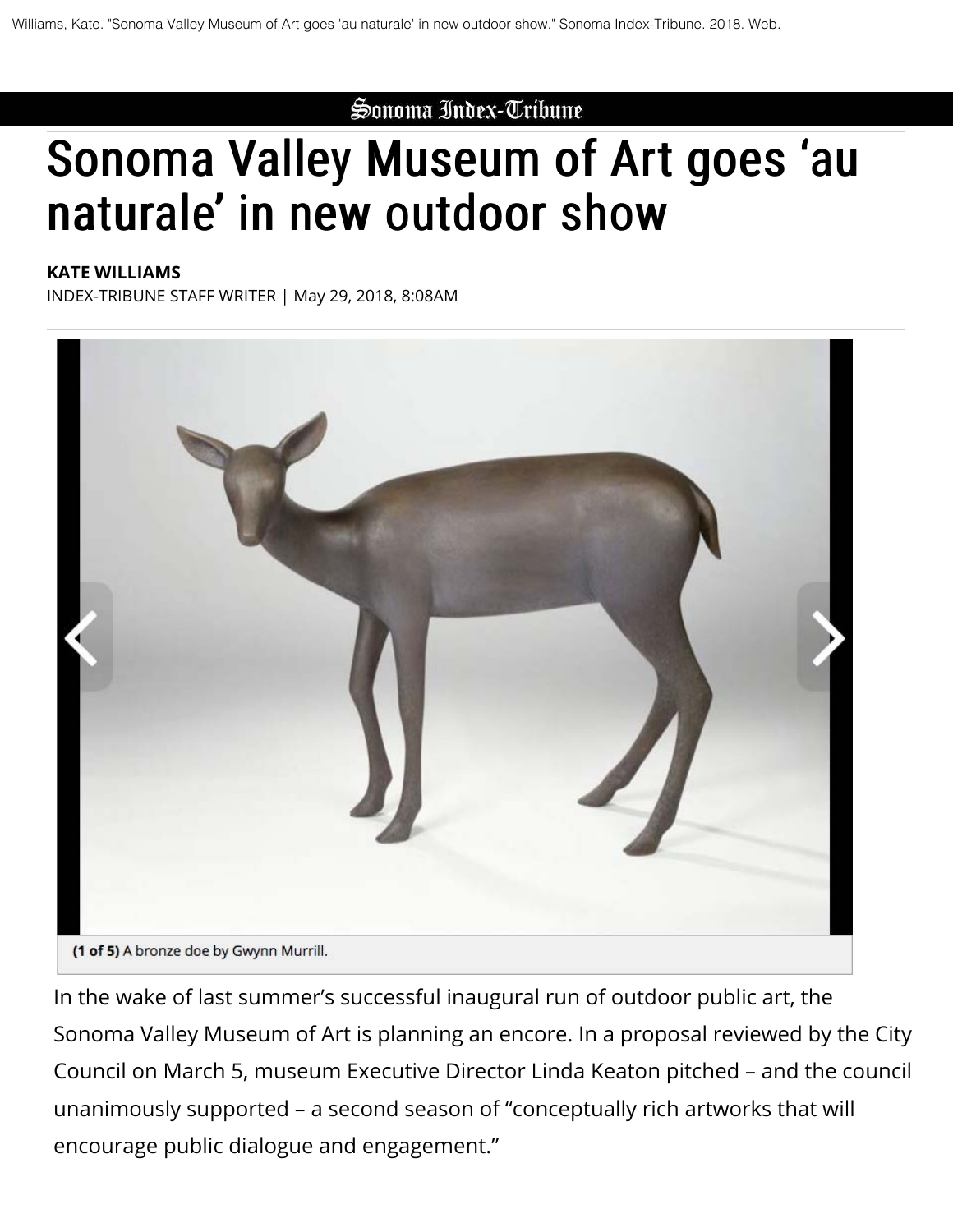Opening June 8 at various locations on the Plaza is "Natural Affinity: California Women Sculptors in the Landscape" – an exhibition featuring, according to the museum, "a shared concern for the natural world as well as human-animal interests concerning friendship, love and the parent-child bond."

The show highlights works by three sculptors: Gwynn Murrill, Alison Saar and Lisa Reinertson.

The work SVMA has proposed for the summer is perhaps more amenable to the average Plaza-goer than last year's ambitious "Albert Paley: Thresholds," which featured the large-scale industrial-looking metalworks of renowned New York-based sculptor Albert Paley.

"Natural Affinity" will dial back the edgier urbanity of the Paley exhibit. The exhibition will also address the gender disparity in the art world and elsewhere, featuring three "internationally celebrated" California women in a #metoo year.

"The fact that it's California artists and they're all women… I'm thrilled," said Sonoma City Councilmember Rachel Hundley earlier this spring when the council approved the use of the Plaza for the exhibit.

Gwynn Murrill's life-scaled sculptures are achingly smooth wood-block studies in human and animal "form" – she specializes in fauna that inhabit the California countryside.

"My primary point of departure when beginning a new piece is the memory of a form that caught my attention," writes Murrill on her website. "It could be a cat walking through the studio, a coyote jumping from the brush, a ballet dancer casually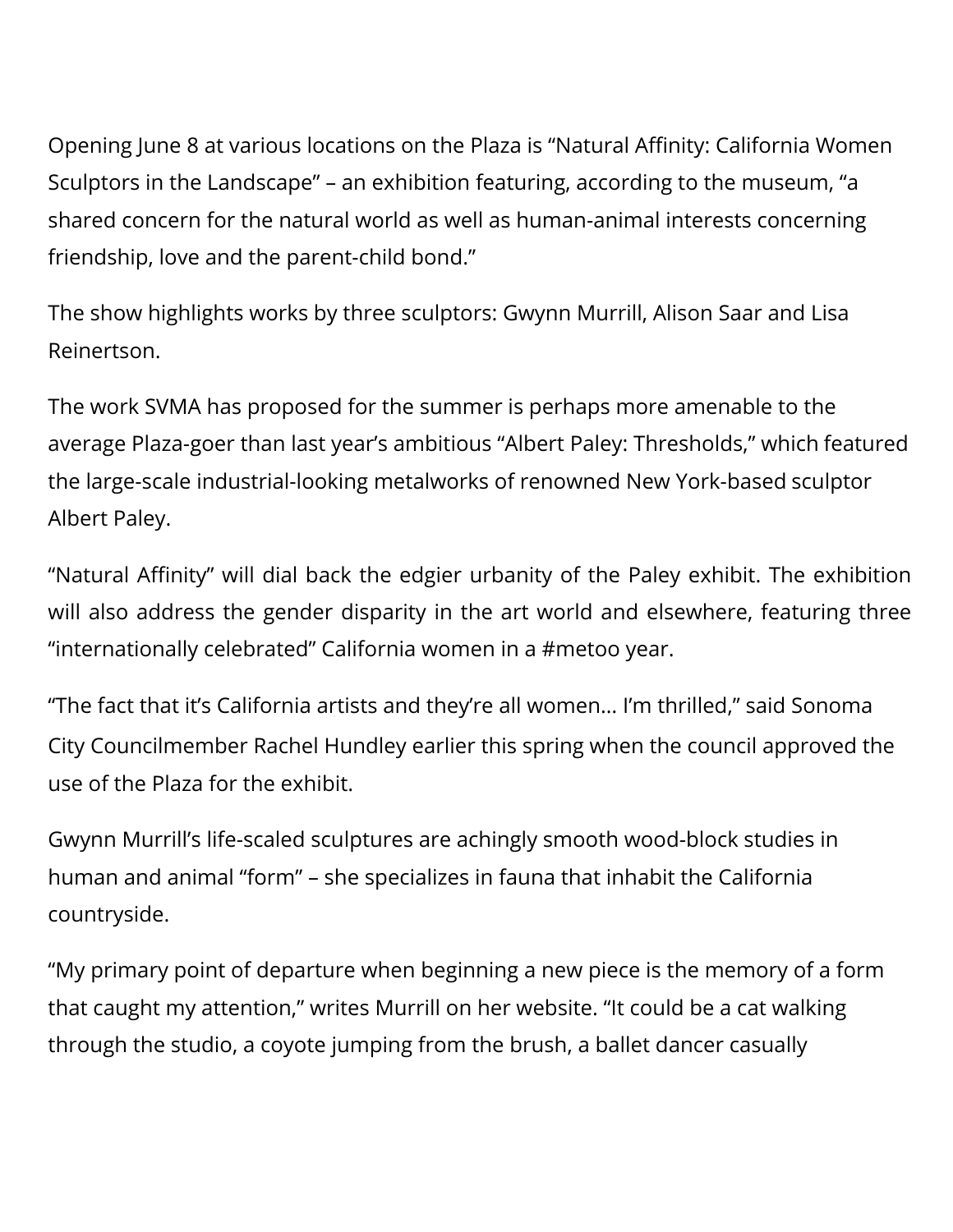stretching." Murrill's work has been commissioned by the San Francisco Zoo and the U.S. Embassy in Singapore, among other collections.

Los Angeles-based artist Alison Saar's themes are conveyed in sculptures using recognizably human forms. Her sculptures are born from both traditional and found materials and she often focuses on works related to feminity and the African diaspora. Her sculptures can be seen in Madison Square Park in New York and at the Whitney Museum of American Art in New York.

Working extensively in bronze, Lisa Reinertson describes her art as having "an underlying humanism," representing everything from animal forms of the natural world to public sculptures of historic figures from the peace and social justice movements. Reinertson's work can be seen at the Crocker Art Museum in Sacramento and near the Almaden Library in San Jose.

Compared to last summer's twisted and towering steel portals, the 2018 installations may prove more user-friendly within the Plaza's 8-acre parkland setting.

"I think people who weren't so crazy about last year will find this more comforting and familiar," Hundley said. "I can imagine these creature around our parks. It will be fun to come upon them."

"I think children are going to be very interested," added Mayor Agrimonti. "I think they will draw children."